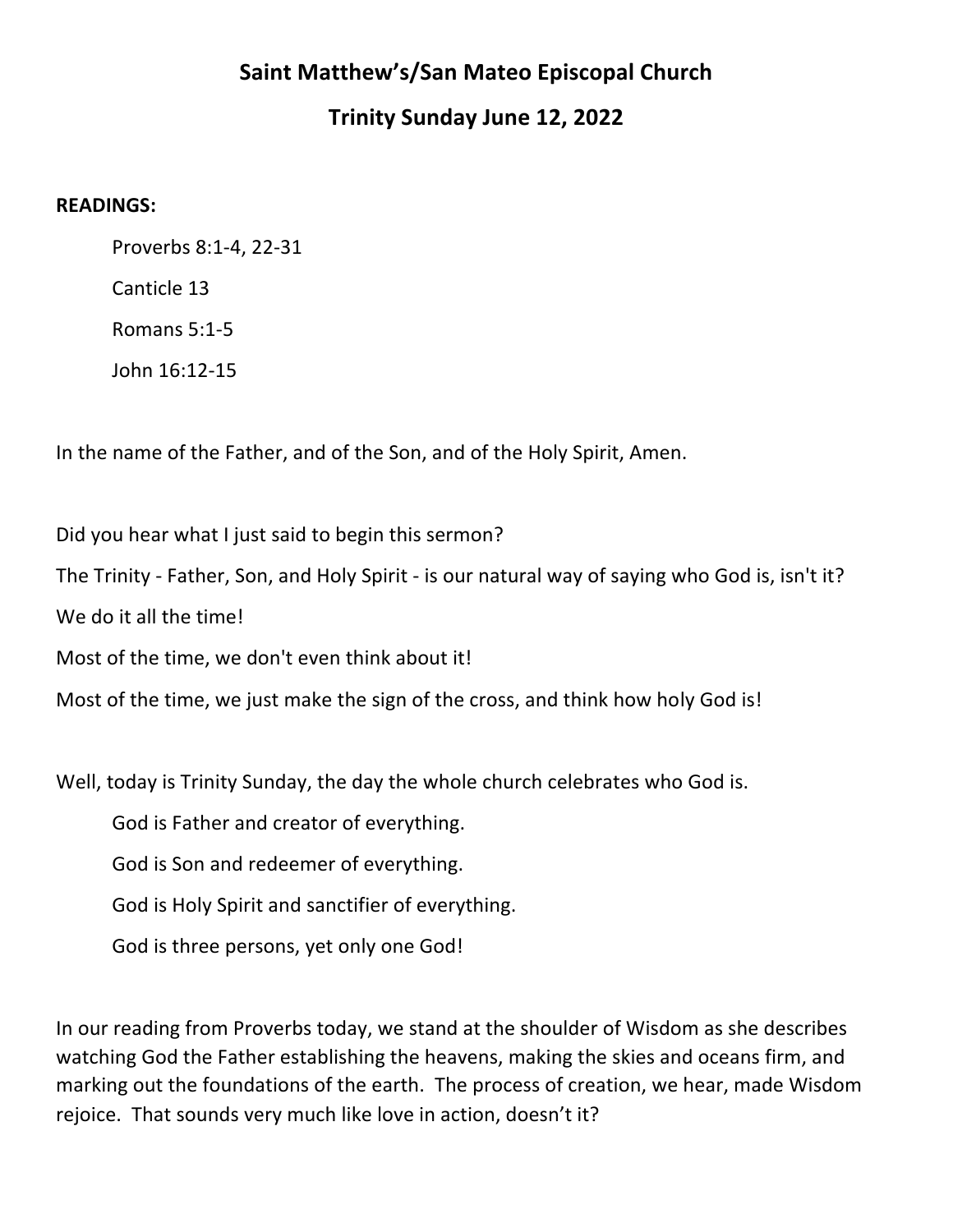Saint Paul tells the church in Rome that we have peace with God through his Son, our Lord Jesus Christ. We boast, he tells us, not only in the hope Jesus gives us of sharing the glory of God, but in our sufferings! They produce endurance, Paul says, which produces character, which produces hope, and hope does not disappoint us. God's love poured into our hearts  $$ that sounds very much like love in action, doesn't it?

In our reading from John's Gospel, Jesus tells his disciples that he still has things to say to them that they are not yet strong enough to hear. The Spirit, he says, will come and guide them into all the truth. "He will take what is mine," Jesus says, "and declare it to you." Everything God the Father has is God the Son's, and the Holy Spirit will declare all of it to us! That sounds very much like love in action, doesn't it?

The following lines are from a Hymn of the Resurrection sung in the Eastern Orthodox Church. I think they express very beautifully what the creeds of the church say about the Trinity, and the truth we know in our hearts but can't really get our heads around!

I glorify the power of the Father, I magnify the power of the Son, And I sing a hymn of praise to the power of the Holy Spirit; One Godhead, Trinity indivisible, uncreated, equal in essence and reigning forever.

On this Trinity Sunday, the whole church celebrates who God is.

God is Father, creator of everything, and God is love!

God is Son, redeemer of everything, and God is love!

God is Holy Spirit, sanctifier of everything, and God is love!

God is three persons, yet only one God, and God is love!

We cannot understand the Trinity with our minds – our minds are just too small. But we know in our hearts that God loves each of us, warts and beauties and all! And we know, and give thanks, that he does not see us as others, even very wise and loving others, sometimes see!